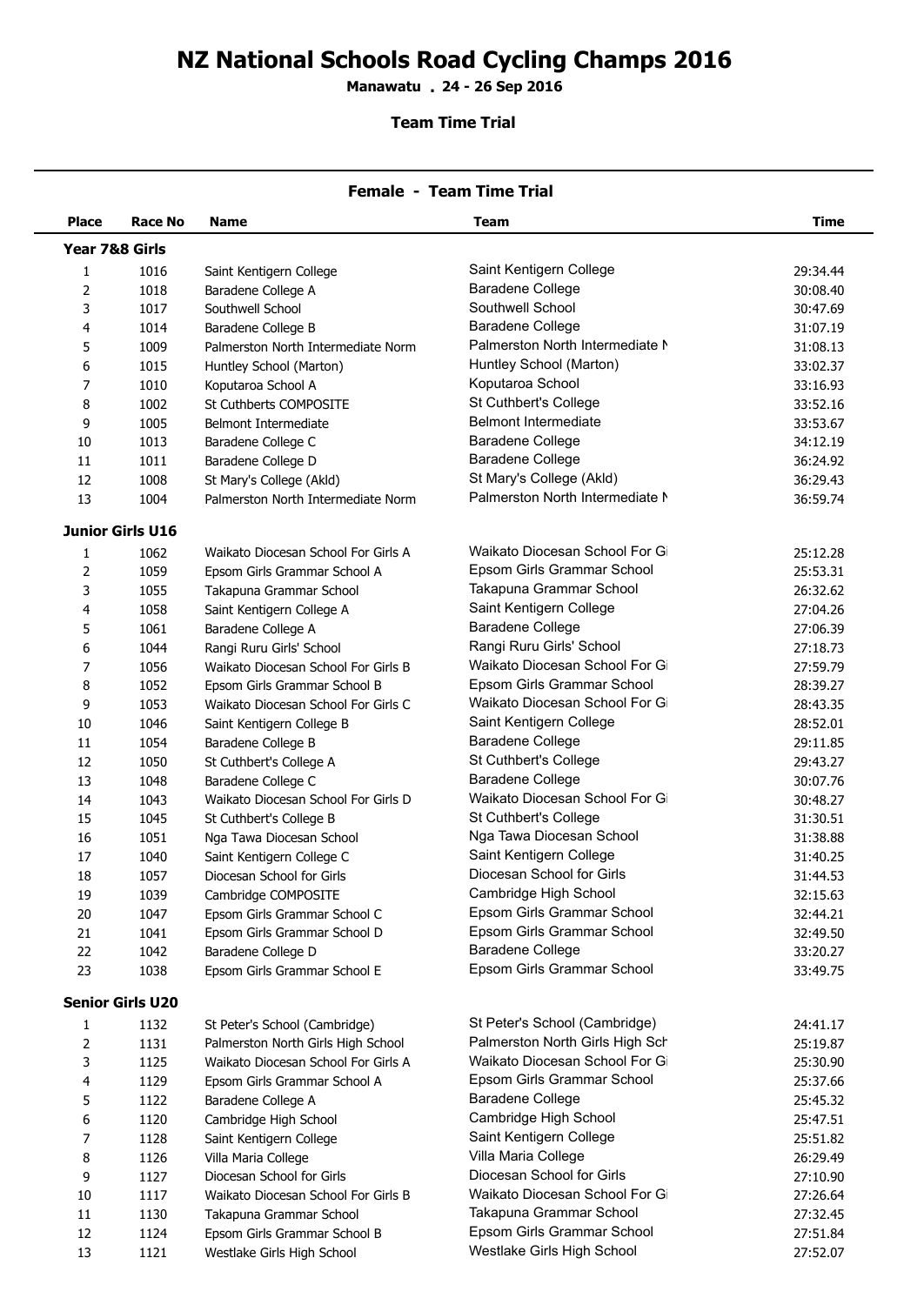| <b>Senior Girls U20</b> |      |                              |                            |          |  |
|-------------------------|------|------------------------------|----------------------------|----------|--|
| 14                      | 1115 | Baradene College B           | Baradene College           | 28:08.61 |  |
| 15                      | 1123 | St Cuthbert's College A      | St Cuthbert's College      | 28:46.73 |  |
| 16                      | 1119 | Nga Tawa Diocesan School     | Nga Tawa Diocesan School   | 30:55.64 |  |
| 17                      | 1116 | Epsom Girls Grammar School C | Epsom Girls Grammar School | 31:29.10 |  |
| 18                      | 1118 | St Cuthbert's College B      | St Cuthbert's College      | 33:04.05 |  |
|                         |      |                              |                            |          |  |

## **Male - Team Time Trial**

| <b>Place</b>  | Race No                | Name                                | <b>Team</b>                     | <b>Time</b> |
|---------------|------------------------|-------------------------------------|---------------------------------|-------------|
| Year 7&8 Boys |                        |                                     |                                 |             |
| $\mathbf{1}$  | 1023                   | Cambridge Middle School             | Cambridge Middle School         | 26:36.20    |
| 2             | 1035                   | Palmerston North Intermediate Norm  | Palmerston North Intermediate M | 27:48.73    |
| 3             | 1031                   | Huntley School (Marton) A           | Huntley School (Marton)         | 28:23.23    |
| 4             | 1022                   | Sacred Heart College (Akld)         | Sacred Heart College (Akld)     | 29:11.45    |
| 5             | 1025                   | Koputaroa School                    | Koputaroa School                | 31:01.05    |
| 6             | 1033                   | Palmerston North Intermediate Norm  | Palmerston North Intermediate N | 31:17.12    |
| 7             | 1029                   | Huntley School (Marton) B           | Huntley School (Marton)         | 31:39.43    |
| 8             | 1032                   | <b>Scots College</b>                | Scots College                   | 31:45.71    |
| 9             | 1030                   | Southwell School                    | Southwell School                | 31:48.49    |
| 10            | 1024                   | Belmont Intermediate                | <b>Belmont Intermediate</b>     | 32:03.75    |
| 11            | 1027                   | Palmerston North Intermediate Norm  | Palmerston North Intermediate N | 32:46.20    |
| 12            | 1026                   | Remuera Intermediate                | Remuera Intermediate            | 34:13.97    |
| 13            | 1021                   | Palmerston North Intermediate Norm  | Palmerston North Intermediate N | 34:38.69    |
| 14            | 1028                   | Ashhurst School                     | Ashhurst School                 | 36:21.01    |
| 15            | 1034                   | St Peter's College (Akld)           | St Peter's College (Akld)       | 36:26.63    |
|               |                        |                                     |                                 |             |
|               | <b>Junior Boys U16</b> |                                     |                                 |             |
| 1             | 1111                   | Hamilton Boys High School A         | Hamilton Boys High School       | 22:29.74    |
| 2             | 1108                   | Takapuna Grammar School A           | Takapuna Grammar School         | 22:43.11    |
| 3             | 1104                   | Christchurch Boys High School A     | Christchurch Boys High School   | 22:44.85    |
| 4             | 1109                   | Saint Kentigern College A           | Saint Kentigern College         | 22:57.81    |
| 5             | 1105                   | Auckland Grammar School A           | <b>Auckland Grammar School</b>  | 23:01.12    |
| 6             | 1101                   | Auckland Grammar School B           | <b>Auckland Grammar School</b>  | 24:02.34    |
| 7             | 1103                   | Takapuna Grammar School B           | Takapuna Grammar School         | 24:02.55    |
| 8             | 1096                   | Takapuna Grammar School C           | Takapuna Grammar School         | 24:07.31    |
| 9             | 1102                   | Scots College A                     | Scots College                   | 24:18.33    |
| 10            | 1100                   | Palmerston North Boys High School B | Palmerston North Boys High Scl  | 24:23.10    |
| 11            | 1094                   | Westlake Boys High School A         | Westlake Boys High School       | 24:34.47    |
| 12            | 1110                   | Palmerston North Boys High School A | Palmerston North Boys High Scl  | 24:35.35    |
| 13            | 1092                   | Auckland Grammar School C           | <b>Auckland Grammar School</b>  | 24:47.35    |
| 14            | 1097                   | St Peter's College (Akld) A         | St Peter's College (Akld)       | 24:55.60    |
| 15            | 1106                   | Kings College                       | Kings College                   | 25:08.61    |
| 16            | 1099                   | Sacred Heart College (Akld) A       | Sacred Heart College (Akld)     | 25:10.58    |
| 17            | 1107                   | Cambridge High School               | Cambridge High School           | 25:16.20    |
| 18            | 1095                   | St Peter's School (Cambridge)       | St Peter's School (Cambridge)   | 25:18.72    |
| 19            | 1093                   | Christchurch Boys High School B     | Christchurch Boys High School   | 25:34.85    |
| 20            | 1086                   | Westlake Boys High School B         | Westlake Boys High School       | 25:48.07    |
| 21            | 1063                   | Kings College Junior B              | Kings College                   | 26:12.25    |
| 22            | 1098                   | Saint Kentigern College B           | Saint Kentigern College         | 26:24.59    |
| 23            | 1085                   | Auckland Grammar School D           | <b>Auckland Grammar School</b>  | 26:30.25    |
| 24            | 1078                   | Westlake Boys High School C         | Westlake Boys High School       | 26:43.45    |
| 25            | 1083                   | Palmerston North Boys High School D | Palmerston North Boys High Scl  | 26:44.75    |
| 26            | 1091                   | Palmerston North Boys High School C | Palmerston North Boys High Scl  | 26:46.51    |
| 27            | 1090                   | Saint Kentigern College C           | Saint Kentigern College         | 26:48.69    |
| 28            | 1077                   | Auckland Grammar School E           | <b>Auckland Grammar School</b>  | 27:01.56    |
| 29            | 1087                   | Takapuna Grammar School D           | Takapuna Grammar School         | 27:14.48    |
| 30            | 1072                   | Palmerston North Boys High School F | Palmerston North Boys High Scl  | 27:21.56    |
| 31            | 1079                   | Takapuna Grammar School E           | Takapuna Grammar School         | 27:26.99    |
| 32            | 1076                   | Palmerston North Boys High School E | Palmerston North Boys High Scl  | 27:34.28    |
| 33            | 1066                   | Palmerston North Boys High School G | Palmerston North Boys High Scl  | 28:08.31    |
| 34            | 1074                   | Auckland Grammar School F           | <b>Auckland Grammar School</b>  | 28:24.06    |
| 35            | 1073                   | Takapuna Grammar School F           | Takapuna Grammar School         | 28:40.56    |
| 36            | 1089                   | Scots College B                     | Scots College                   | 28:44.33    |
|               |                        |                                     |                                 |             |